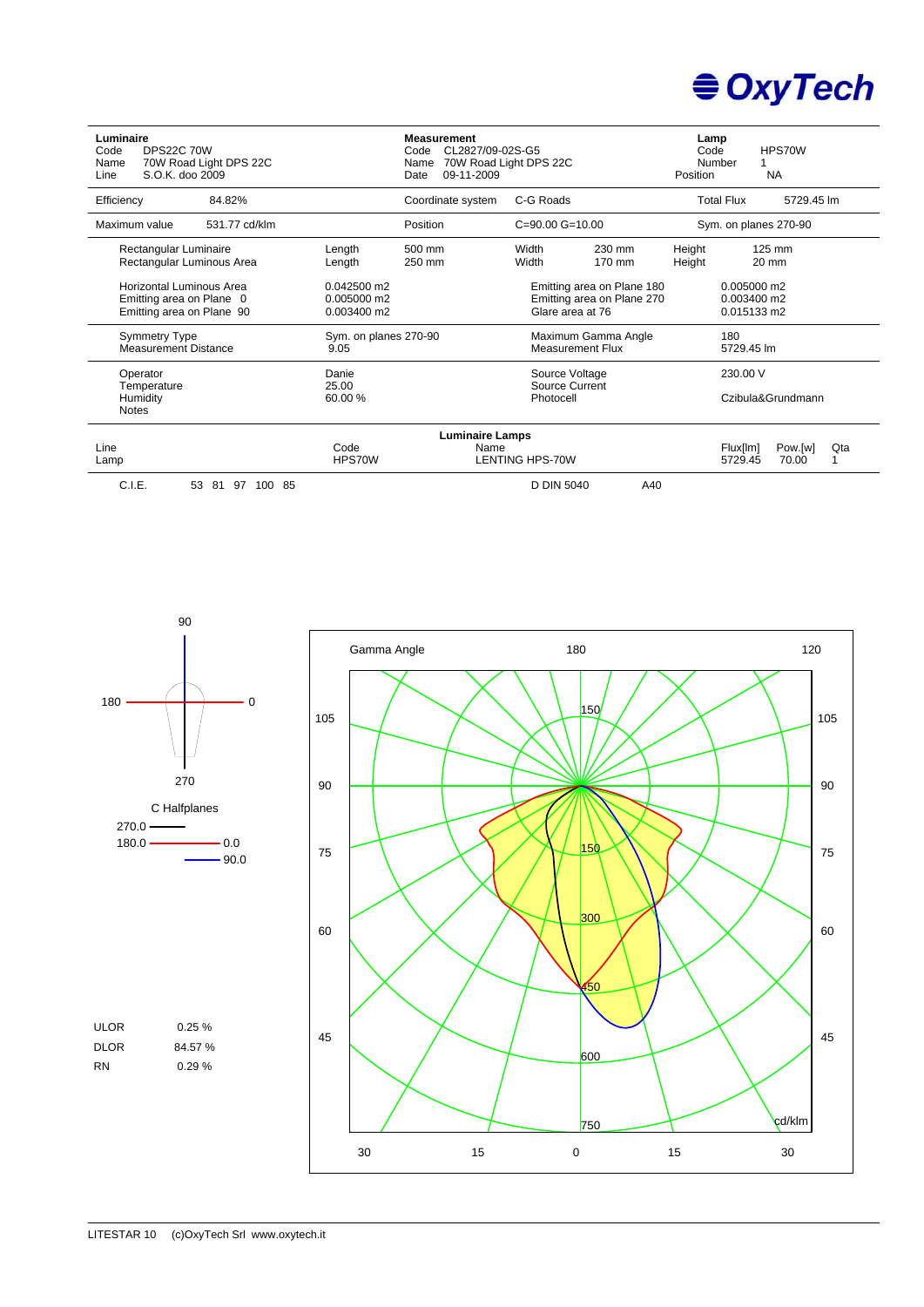

| Luminaire<br><b>DPS22C 70W</b><br>Code<br>70W Road Light DPS 22C<br>Name<br>Line<br>S.O.K. doo 2009 |                  |                  |                  | <b>Measurement</b><br>Code<br>Date | CL2827/09-02S-G5<br>Name 70W Road Light DPS 22C<br>12-11-2009 |                  |                  |                  | Lamp<br>Code<br>Number<br>Position | HPS70W<br>1<br>NA |  |
|-----------------------------------------------------------------------------------------------------|------------------|------------------|------------------|------------------------------------|---------------------------------------------------------------|------------------|------------------|------------------|------------------------------------|-------------------|--|
| 84.82%<br>Efficiency                                                                                |                  |                  |                  | Coordinate system                  |                                                               | C-G Roads        |                  |                  | <b>Total Flux</b>                  | 5729.45 lm        |  |
| Luminous Intensity Table cd/klm<br>Table 1/2                                                        |                  |                  |                  |                                    |                                                               |                  |                  |                  |                                    |                   |  |
|                                                                                                     | C 270.00         | C 285.00         | C 300.00         | C 310.00                           | C 315.00                                                      | C 320.00         | C 325.00         | C 330.00         | C 335.00                           | C 340.00          |  |
| G 0.0                                                                                               | 438.63           | 438.63           | 438.63           | 438.63                             | 438.63                                                        | 438.63           | 438.63           | 438.63           | 438.63                             | 438.63            |  |
| G 10.0                                                                                              | 273.66           | 279.66           | 291.38           | 301.23                             | 304.87                                                        | 311.45           | 313.25           | 322.27           | 327.50                             | 337.24            |  |
| G 20.0                                                                                              | 169.99           | 176.46           | 181.49           | 190.58                             | 198.09                                                        | 207.54           | 218.68           | 231.52           | 244.17                             | 259.45            |  |
| G 30.0<br>G 35.0                                                                                    | 136.36<br>126.07 | 138.49<br>128.10 | 143.62<br>132.49 | 148.10<br>134.96                   | 152.54<br>138.31                                              | 157.72<br>142.98 | 164.49<br>150.22 | 174.67<br>159.21 | 188.57<br>172.84                   | 205.86<br>190.33  |  |
| G 40.0                                                                                              | 115.89           | 118.45           | 122.57           | 125.27                             | 129.40                                                        | 132.30           | 138.61           | 146.07           | 156.01                             | 169.61            |  |
| G 45.0                                                                                              | 105.22           | 107.95           | 113.04           | 116.78                             | 120.63                                                        | 123.68           | 127.78           | 131.94           | 139.02                             | 150.05            |  |
| G 47.5                                                                                              | 99.86            | 103.00           | 108.62           | 112.87                             | 116.13                                                        | 119.78           | 121.27           | 125.76           | 131.32                             | 140.68            |  |
| G 50.0                                                                                              | 93.32            | 97.54            | 104.02           | 108.74                             | 112.93                                                        | 113.82           | 116.66           | 120.10           | 125.11                             | 132.98            |  |
| G 52.5                                                                                              | 85.66            | 91.27            | 98.96            | 104.95                             | 107.83                                                        | 109.14           | 111.03           | 113.90           | 117.31                             | 124.79            |  |
| G 55.0                                                                                              | 77.23            | 83.96            | 94.91            | 101.46                             | 102.29                                                        | 104.43           | 105.83           | 107.37           | 110.20                             | 118.50            |  |
| G 57.5<br>G 60.0                                                                                    | 64.85<br>48.75   | 75.22<br>60.63   | 89.94<br>84.34   | 95.65<br>90.28                     | 97.72<br>91.81                                                | 98.97<br>91.99   | 98.27<br>91.67   | 99.85<br>96.14   | 105.15<br>104.57                   | 115.51<br>117.48  |  |
| G 62.5                                                                                              | 32.90            | 46.21            | 76.42            | 84.97                              | 85.57                                                         | 84.84            | 88.43            | 95.36            | 105.95                             | 117.45            |  |
| G 65.0                                                                                              | 19.22            | 31.50            | 60.80            | 78.28                              | 77.50                                                         | 81.01            | 88.46            | 96.85            | 106.22                             | 117.00            |  |
| G 67.5                                                                                              | 10.27            | 18.63            | 45.65            | 70.20                              | 73.82                                                         | 78.69            | 90.36            | 96.36            | 104.96                             | 113.18            |  |
| G 70.0                                                                                              | 8.09             | 9.58             | 31.35            | 61.53                              | 69.36                                                         | 81.09            | 85.48            | 91.03            | 82.29                              | 86.54             |  |
| G 72.5                                                                                              | 6.35             | 7.41             | 17.61            | 47.81                              | 62.06                                                         | 65.99            | 52.99            | 49.96            | 37.14                              | 38.07             |  |
| G 75.0                                                                                              | 4.71             | 5.67<br>4.07     | 8.07             | 36.57                              | 34.43                                                         | 27.34            | 16.21            | 15.37<br>9.50    | 14.47                              | 18.46             |  |
| G 77.5<br>G 80.0                                                                                    | 3.25<br>2.08     | 2.76             | 5.39<br>3.81     | 15.50<br>5.02                      | 7.77<br>5.13                                                  | 8.25<br>5.67     | 8.36<br>5.86     | 6.62             | 10.16<br>7.02                      | 13.05<br>8.85     |  |
| G 82.5                                                                                              | 1.38             | 1.83             | 2.68             | 3.38                               | 3.49                                                          | 3.88             | 4.02             | 4.55             | 4.74                               | 5.62              |  |
| G 85.0                                                                                              | 0.68             | 1.26             | 1.91             | 2.35                               | 2.41                                                          | 2.66             | 2.76             | 3.08             | 3.26                               | 3.66              |  |
| G 87.5                                                                                              | 0.38             | 0.88             | 1.44             | 1.83                               | 1.96                                                          | 2.17             | 2.34             | 2.59             | 2.81                               | 3.17              |  |
| G 90.0                                                                                              | 0.37             | 0.64             | 1.15             | 1.56                               | 1.72                                                          | 1.92             | 2.11             | 2.34             | 2.59                               | 2.87              |  |
| G 92.5                                                                                              | 0.43             | 0.56             | 0.98             | 1.37                               | 1.54                                                          | 1.75             | 1.96             | 2.20             | 2.44                               | 2.71              |  |
| G 95.0                                                                                              | 0.51             | 0.57             | 0.91             | 1.26                               | 1.43                                                          | 1.61             | 1.83             | 2.08             | 2.34                               | 2.59              |  |
| G 97.5<br>G100.0                                                                                    | 0.60<br>0.70     | 0.65<br>0.75     | 0.92<br>1.00     | 1.19<br>1.20                       | 1.37<br>1.36                                                  | 1.56<br>1.53     | 1.78<br>1.76     | 2.02<br>2.00     | 2.28<br>2.28                       | 2.52<br>2.51      |  |
| G102.5                                                                                              | 0.81             | 0.87             | 1.09             | 1.29                               | 1.46                                                          | 1.60             | 1.83             | 2.04             | 2.32                               | 2.54              |  |
| G105.0                                                                                              | 0.00             | 0.00             | 0.00             | 0.00                               | 0.00                                                          | 0.00             | 0.00             | 0.00             | 0.00                               | 0.00              |  |
| G120.0                                                                                              | 0.00             | 0.00             | 0.00             | 0.00                               | 0.00                                                          | 0.00             | 0.00             | 0.00             | 0.00                               | 0.00              |  |
| G135.0                                                                                              | 0.00             | 0.00             | 0.00             | 0.00                               | 0.00                                                          | 0.00             | 0.00             | 0.00             | 0.00                               | 0.00              |  |
| G150.0                                                                                              | 0.00             | 0.00             | 0.00             | 0.00                               | 0.00                                                          | 0.00             | 0.00             | 0.00             | 0.00                               | 0.00              |  |
| G165.0                                                                                              | 0.00             | 0.00             | 0.00             | 0.00                               | 0.00                                                          | 0.00             | 0.00             | 0.00             | 0.00                               | 0.00              |  |
| G180.0                                                                                              | 0.00             | 0.00             | 0.00             | 0.00                               | 0.00                                                          | 0.00             | 0.00             | 0.00             | 0.00                               | 0.00              |  |
|                                                                                                     | C 345.00         | C 350.00         | C 355.00         | $C$ 0.00                           | $C$ 5.00                                                      | C 10.00          | C 15.00          | $C$ 20.00        | $C$ 25.00                          | C 30.00           |  |
|                                                                                                     |                  |                  |                  |                                    |                                                               |                  |                  |                  |                                    |                   |  |
| G 0.0<br>G 10.0                                                                                     | 438.63<br>343.04 | 438.63<br>353.45 | 438.63<br>359.87 | 438.63<br>372.30                   | 438.63<br>393.56                                              | 438.63<br>401.00 | 438.63<br>414.58 | 438.63<br>423.11 | 438.63<br>438.67                   | 438.63<br>447.07  |  |
| G 20.0                                                                                              | 274.02           | 291.05           | 305.51           | 322.34                             | 343.30                                                        | 357.49           | 372.77           | 384.55           | 400.96                             | 409.39            |  |
| G 30.0                                                                                              | 227.09           | 252.50           | 279.10           | 305.46                             | 328.23                                                        | 350.79           | 365.83           | 377.21           | 382.28                             | 379.72            |  |
| G 35.0                                                                                              | 212.20           | 240.11           | 269.33           | 301.04                             | 331.41                                                        | 354.74           | 371.46           | 378.70           | 381.18                             | 369.75            |  |
| G 40.0                                                                                              | 188.71           | 217.26           | 249.94           | 286.49                             | 321.61                                                        | 345.75           | 360.36           | 360.14           | 356.53                             | 335.78            |  |
| G 45.0                                                                                              | 167.01           | 194.57           | 227.26           | 266.72                             | 308.08                                                        | 329.90           | 339.10           | 329.66           | 315.33                             | 283.36            |  |
| G 47.5<br>G 50.0                                                                                    | 157.10<br>146.95 | 183.61<br>172.73 | 216.64<br>205.84 | 255.61<br>244.95                   | 291.68<br>282.01                                              | 311.64<br>299.22 | 318.67<br>303.26 | 307.02<br>286.18 | 292.63<br>264.16                   | 256.24<br>225.43  |  |
| G 52.5                                                                                              | 139.36           | 165.27           | 199.33           | 238.29                             | 272.68                                                        | 290.80           | 291.62           | 273.41           | 246.28                             | 204.04            |  |
| G 55.0                                                                                              | 134.52           | 161.59           | 197.11           | 234.64                             | 266.78                                                        | 283.96           | 284.23           | 264.27           | 234.78                             | 191.48            |  |
| G 57.5                                                                                              | 134.89           | 162.45           | 197.46           | 235.12                             | 265.07                                                        | 281.37           | 279.25           | 259.57           | 228.17                             | 185.22            |  |
| G 60.0                                                                                              | 135.63           | 161.87           | 196.93           | 234.33                             | 264.11                                                        | 280.87           | 276.94           | 254.22           | 220.39                             | 176.21            |  |
| G 62.5<br>G 65.0                                                                                    | 135.09<br>133.26 | 161.63<br>158.93 | 197.96<br>196.49 | 237.33<br>239.50                   | 265.79<br>271.05                                              | 282.74<br>287.67 | 278.05<br>279.64 | 254.13<br>250.65 | 216.35<br>210.17                   | 170.73<br>163.36  |  |
| G 67.5                                                                                              | 125.35           | 152.44           | 183.99           | 229.82                             | 271.78                                                        | 285.41           | 276.82           | 244.65           | 203.46                             | 156.55            |  |
| G 70.0                                                                                              | 83.57            | 103.52           | 129.43           | 180.23                             | 246.10                                                        | 256.14           | 260.15           | 222.16           | 187.20                             | 139.08            |  |
| G 72.5                                                                                              | 35.97            | 57.48            | 87.53            | 133.48                             | 191.09                                                        | 198.01           | 196.19           | 160.05           | 140.74                             | 105.89            |  |
| G 75.0                                                                                              | 25.07            | 42.31            | 69.57            | 109.47                             | 154.13                                                        | 159.85           | 151.11           | 113.85           | 86.08                              | 54.23             |  |
| G 77.5                                                                                              | 17.51            | 30.34            | 48.95            | 78.32                              | 120.56                                                        | 119.92           | 114.33           | 82.88            | 60.77                              | 35.12             |  |
| G 80.0<br>G 82.5                                                                                    | 11.06<br>6.28    | 18.21<br>9.02    | 26.60<br>11.13   | 44.77<br>17.32                     | 79.83<br>38.13                                                | 75.97<br>33.58   | 75.30<br>36.36   | 51.29<br>24.27   | 38.51<br>20.35                     | 22.72<br>12.22    |  |
| G 85.0                                                                                              | 3.96             | 4.69             | 5.23             | 6.32                               | 11.44                                                         | 9.59             | 11.19            | 8.01             | 7.88                               | 5.64              |  |
| G 87.5                                                                                              | 3.47             | 4.02             | 4.55             | 5.27                               | 6.16                                                          | 6.16             | 6.07             | 5.37             | 4.82                               | 3.91              |  |
| G 90.0                                                                                              | 3.17             | 3.59             | 4.00             | 4.48                               | 4.98                                                          | 4.92             | 4.90             | 4.28             | 3.85                               | 3.18              |  |
| G 92.5                                                                                              | 2.96             | 3.29             | 3.58             | 3.95                               | 4.25                                                          | 4.21             | 4.13             | 3.70             | 3.32                               | 2.70              |  |
| G 95.0                                                                                              | 2.83             | 3.05             | 3.20             | 3.39                               | 3.61                                                          | 3.52             | 3.51             | 3.06             | 2.76                               | 2.30              |  |
| G 97.5                                                                                              | 2.72             | 2.88             | 2.91             | 2.94                               | 3.02                                                          | 2.89             | 2.85             | 2.44             | 2.24                               | 1.76              |  |
| G100.0<br>G102.5                                                                                    | 2.71<br>2.72     | 2.80<br>2.80     | 2.79<br>2.75     | 2.68<br>2.60                       | 2.41<br>2.22                                                  | 2.22<br>2.02     | 2.07<br>1.85     | 1.84<br>1.62     | 1.71<br>1.48                       | 1.48<br>1.30      |  |
| G105.0                                                                                              | 0.00             | 0.00             | 0.00             | 0.00                               | 0.00                                                          | 0.00             | 0.00             | 0.00             | 0.00                               | 0.00              |  |
| G120.0                                                                                              | 0.00             | 0.00             | 0.00             | 0.00                               | 0.00                                                          | 0.00             | 0.00             | 0.00             | 0.00                               | 0.00              |  |
| G135.0                                                                                              | 0.00             | 0.00             | 0.00             | 0.00                               | 0.00                                                          | 0.00             | 0.00             | 0.00             | 0.00                               | 0.00              |  |
| G150.0<br>G165.0                                                                                    | 0.00             | 0.00             | 0.00             | 0.00                               | 0.00                                                          | 0.00             | 0.00             | 0.00             | 0.00                               | 0.00              |  |
|                                                                                                     | 0.00             | 0.00             | 0.00             | 0.00                               | 0.00                                                          | 0.00             | 0.00             | 0.00             | 0.00                               | 0.00              |  |
| G180.0                                                                                              | 0.00             | 0.00             | 0.00             | 0.00                               | 0.00                                                          | 0.00             | 0.00             | 0.00             | 0.00                               | 0.00              |  |